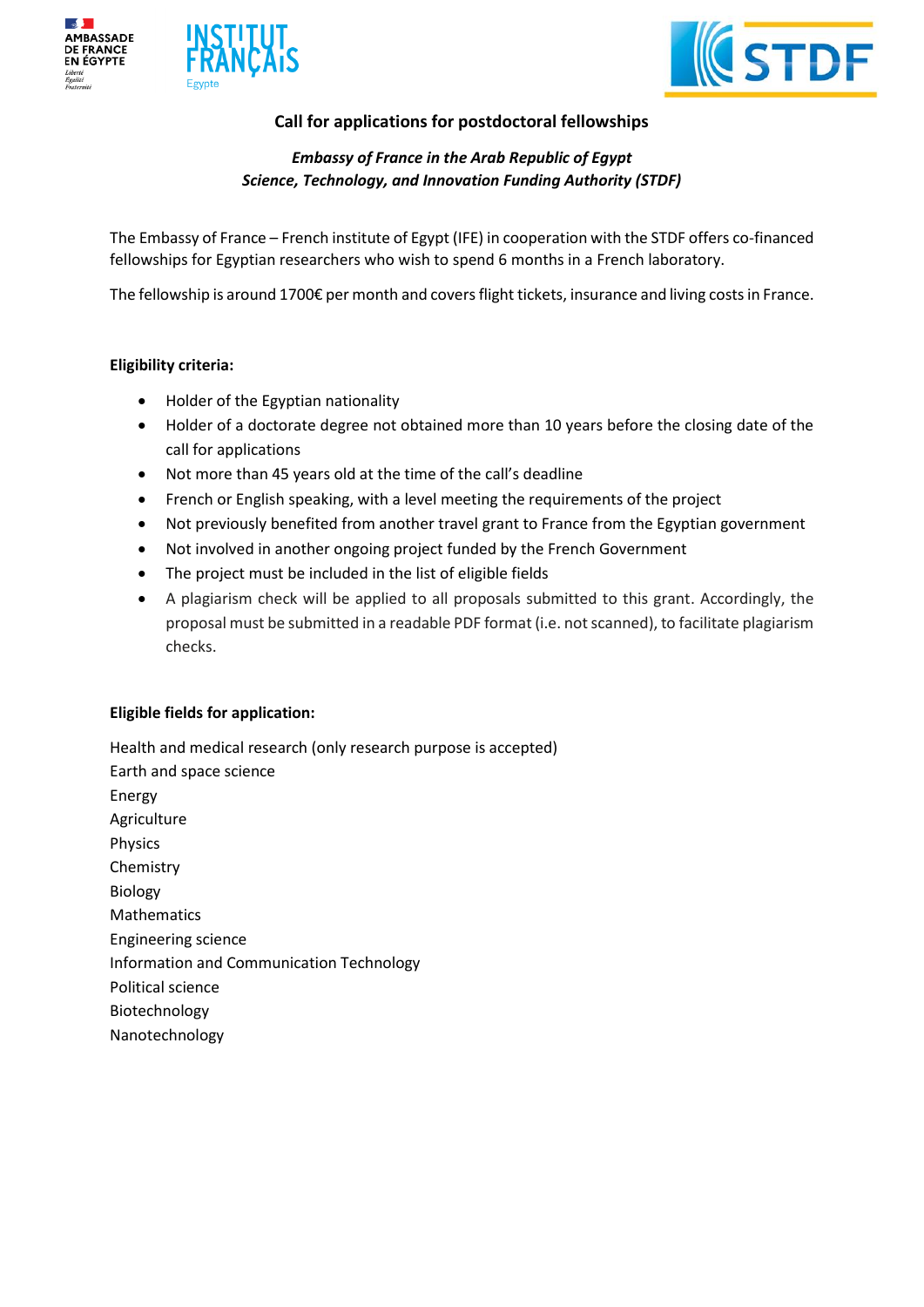





# **Application procedure:**

Creating an account on [the STDF's website](http://www.stdf.org.eg/), filling the required information, and uploading **one application file**, which consists of the following documents:

- Application form signed and stamped by the institution of origin specifying the duration of the stay
- Recent CV in English for both the applicant and the host researcher (1 page each)
	- o A list of publications and of conferences attended should be added to each CV separately
- Invitation letter from the head of the French laboratory specifying the dates of stay
- Research project in English, including:
	- o Abstract in English and Arabic (one page maximum each)
	- o Project objectives and benefits expected of the stay in France for the candidate/project (one page maximum)
	- $\circ$  Research approach, methodology and time schedule (five pages maximum)
	- o Expected project outcomes and impact (one page maximum)
	- o Key references (one page maximum)
- Recent recommendation letter in English
- Valid Passport copy
- PhD degree certificate
- Endorsement letter signed and stamped by the legal representative -president- of the institution stating:
	- o The project title,
	- o The name, position and affiliation of the applicant,
	- $\circ$  That the project's idea was not funded or submitted to another STDF program, another agency (national or international), or otherwise declare,
	- o That the applicant was not previously granted a post doc travel grant to France,
	- o That the institution approves the project.
- Signed terms and conditions

All incomplete applications will be considered ineligible and rejected.

# **Timetable:**

**Launching date of the call:** February 14, 2022 **Deadline for application:** April 13, 2022 at 2:00pm **Evaluation process:** May - October 2022 **Results announcement:** December 2022 **Departure:** Between January and June 2023

Note that departure is dependent upon approval of the Egyptian government, confirmation by the hosting researcher in France, procurement of the visa and the possibility of travelling at all given the global sanitary crisis (as well as any additional administrative steps entailed by said crisis).

# **Fellowship cancellation:**

The Embassy of France reserves the right to cancel a scholarship, even after having given the laureate a signed certificate, for the following reasons, among others:

- Visa not delivered by the Consulate of France or case of force majeure forbidding mobility;
- The laureate has another grant from the French government for the same research program;
- One of the eligibility conditions mentioned above is not respected.